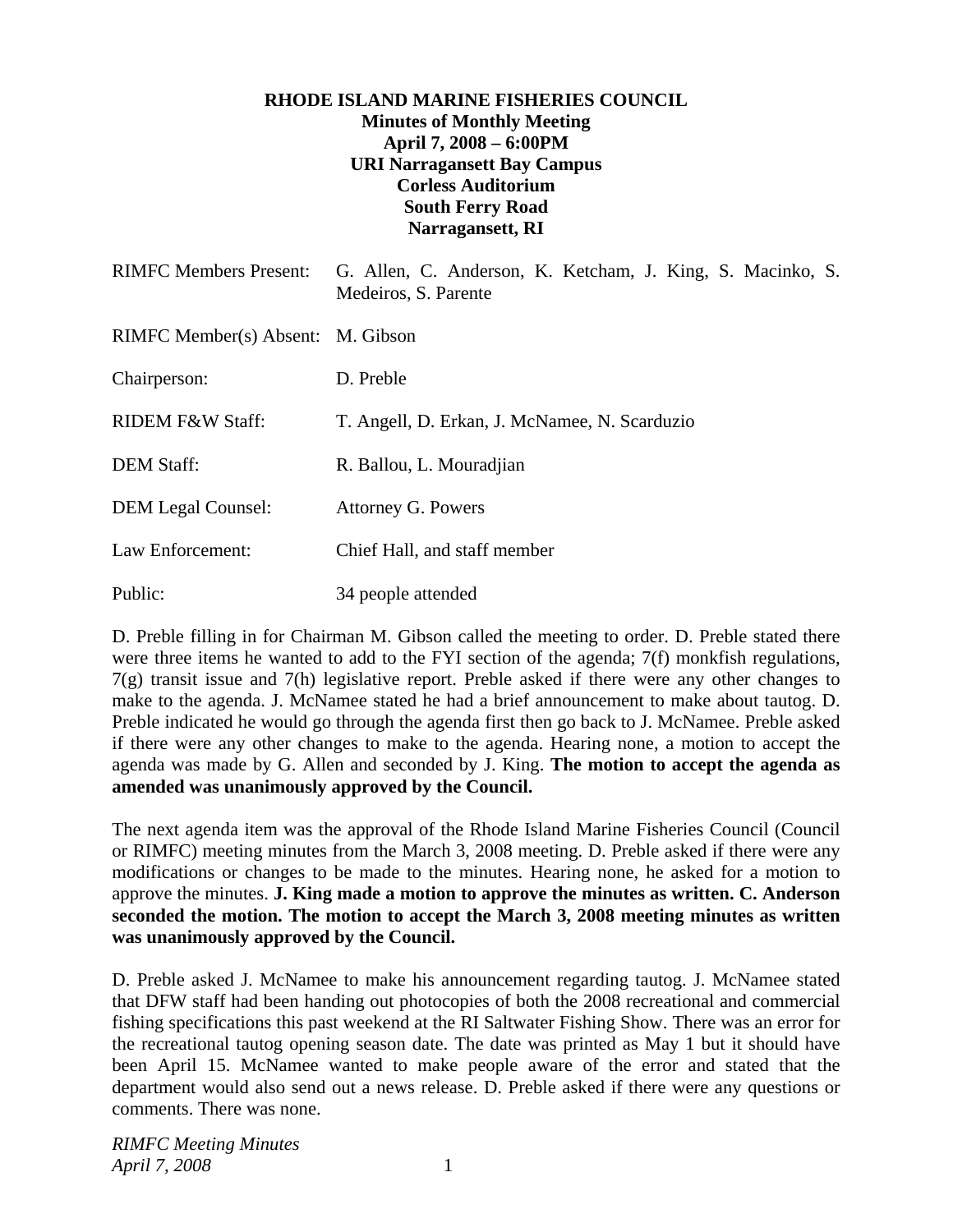## **Advisory Panel Reports:**

*Lobster AP (3/20/08) – J. King:* J. King read the minutes from the AP meeting stating there were approximately 25 people in attendance. There were three items discussed; (1) report on lobster escape vent study, with a motion to recommend to the Council that the State of RI (Director Sullivan) support a search for grant money to conduct a research project on the escape vent retention of the 2" lobster vent and 2-5/8" circular vents. (2) Definition of a lobster trap and other types of traps/pots, no recommendations were presented, and (3) Most restrictive rule, with a motion to recommend to the Council that the RI delegation to ASMFC support the ASMFC interpretation of the most restrictive rule; recommended that a subcommittee be formed to give this issue similar attention as the transferability issue.

D. Preble asked for questions and comments. There was discussion between Council members and audience members.

## **J. King made a motion to request that the State of RI (Director Sullivan) support a search for grant money to conduct a research project on the escape vent retention of the 2" lobster vent and 2-5/8" circular vents. G. Allen seconded the motion.**

D. Preble asked for Council discussion on the motion. C. Anderson asked for clarification of the motion, he understood the motion to request that the Director write a letter in support of the application that would be attached to the application package. J. King confirmed his question. There were no other comments from the Council.

D. Preble asked for comments from the audience. There were some brief comments in support of the motion.

**D. Preble called a vote on the motion to request that the State of RI (Director Sullivan) support a search for grant money to conduct a research project on the escape vent retention of the 2" lobster vent and 2-5/8" circular vents. The Council approved the motion unanimously.** 

**J. King made a motion to recommend that the RI delegation to the ASMFC support the ASMFC interpretation of most restrictive rule; recommend that a subcommittee be formed to give this issue similar attention as the transferability issue. S. Medeiros seconded the motion.**

G. Allen asked T. Angell if this was something we could ask of ASMFC or had the NMFS told us no way, or was this something that might work. T. Angell indicated deliberations were currently taking place and he thought the NMFS was looking at the ASMFC most restrictive language but he had no idea if they would adopt it or stay with what they had.

S. Macinko asked if this had any inter-play with Addendum XII that was coming up later in the meeting. T. Angell indicated that the most restrictive rule did have some tie-in with transferability. S. Macinko stated that he did not want to vote on something that would preclude discussion on Addendum XII. He indicated he would abstain from voting on the motion.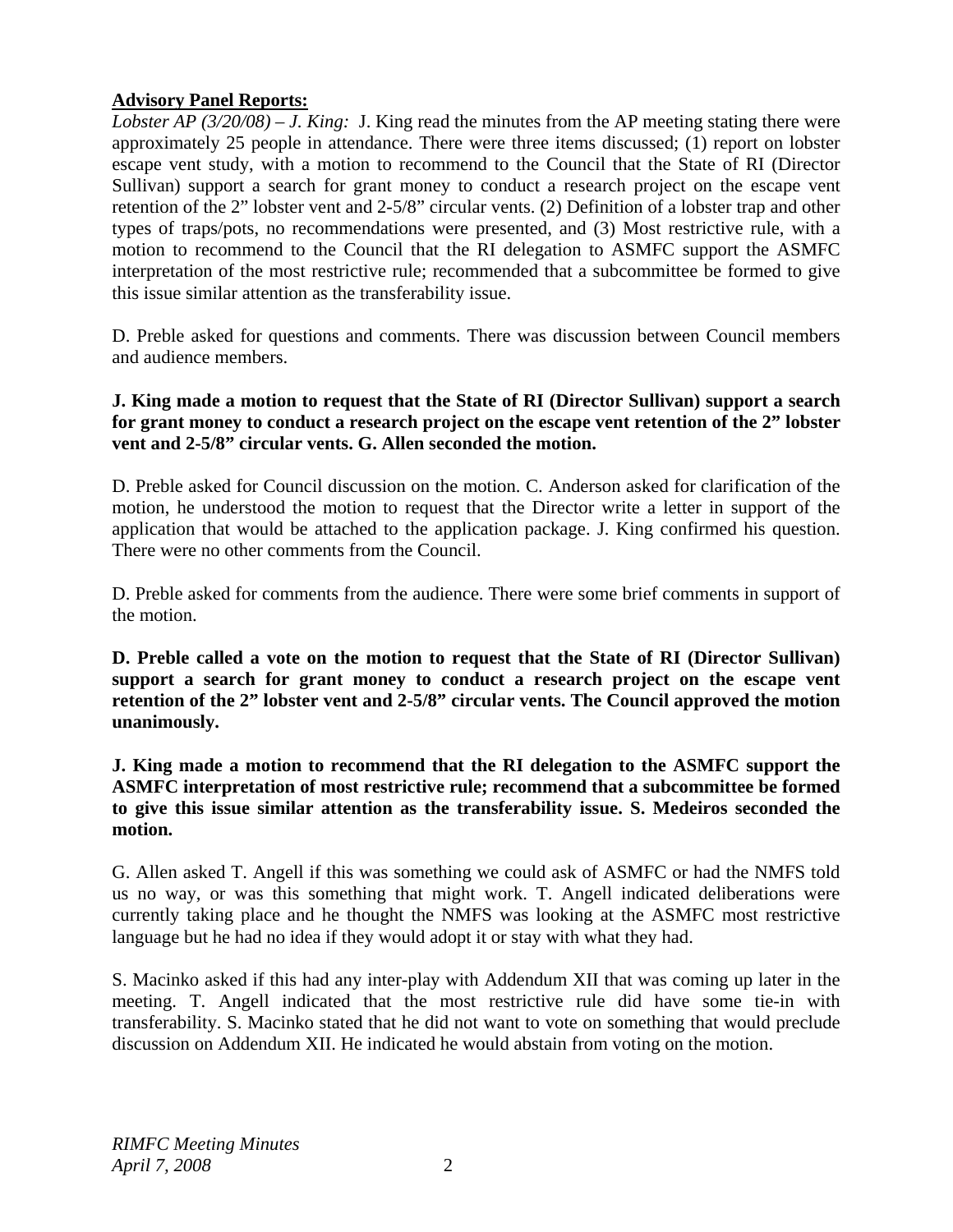**D. Preble called a vote on the motion to recommend that the RI delegation to the ASMFC support the ASMFC interpretation of most restrictive rule; recommend that a subcommittee be formed to give this issue similar attention as the transferability issue. The Council approved the motion with one abstention. Six (6) in favor: (K. Ketcham, J. King, S. Medeiros, S Parente, G. Allen, C. Anderson ), one (1) abstention: (S. Macinko).** 

### **New Business:**

*Council recommendations on March 27, 2008 Public Hearing – J. McNamee*: In a power point presentation to Council members, J. McNamee summarized the public hearing items:

1) *Proposed maximum gauge size for the Area 2 lobster fishery:*

**J. King made a motion to recommend to the Director to adopt the regulatory language as proposed with a maximum gauge size of 5-1/4 inches. G. Allen seconded the motion. The Council approved the motion unanimously.**

There were no comments from the Council and no comments from the audience.

2) *Proposed amendments to the recreational fluke management plan:*

**S. Medeiros made a motion to recommend to the Director to adopt the advisory panel recommended option which was Option 12 with a 20" minimum size, 7 bag limit, and an open season from January 1 – December 31. G. Allen seconded the motion. D. Preble called a vote. The motion passed with a tie-breaking vote by D. Preble. Six (4) in favor: (S. Medeiros, S Parente, G. Allen, D. Preble), three (3) opposed: (K. Ketcham, J. King, C. Anderson), and one (1) abstention: (S. Macinko).** 

There were comments and discussions from the audience both in favor and opposed to the motion.

## 3) *Proposed amendments to the recreational black sea bass management plan:*

One proposal was brought forward for public hearing, which was status quo. There were no mandates to change anything relative to recreational black sea bass management. J. McNamee indicated that if the Council does not take any action it would remain at status quo. There were no motions made by the Council therefore the management plan would remain at status quo.

4) *Proposed amendments to the recreational scup management plan:*

**S. Medeiros made a motion to recommend to the Director to adopt amendments to option 1 which pertained to all modes other than party and charter boats (ten (10) scup per day, and option 3 for the party and charter boats (eleven inches (11") – ten (10) scup per day from June 12 through August 31, and forty-five (45) scup per day from September 1 through October 15. S Parente seconded the motion.** 

K. Ketcham voiced concerns about what RI had proposed and what NY had done with scup. He stated that with regional effort the regulations should be similar. F. Blount commented that K. Ketcham was referring to NY's last year regulations and that NY may not have updated yet.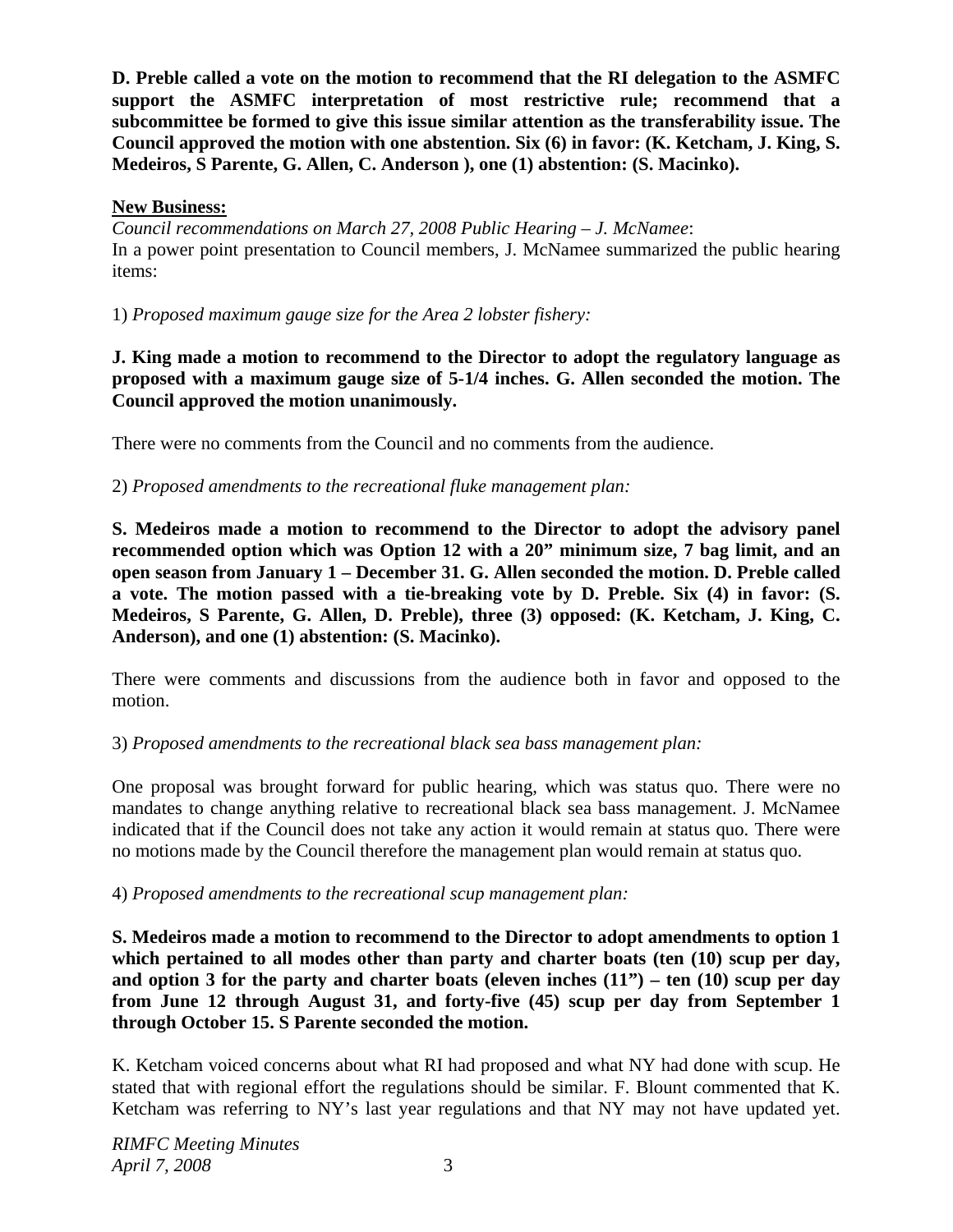Blount indicated that NY, MA, and CT would all be coming in to line with the current regulations.

**D. Preble called a vote. The Council approved the motion unanimously to recommend to the Director to adopt amendments to option 1 which pertained to all modes other than party and charter boats (ten (10) scup per day, and option 3 for the party and charter boats (eleven inches (11") – ten (10) scup per day from June 12 through August 31, and forty-five (45) scup per day from September 1 through October 15.**

5) *Proposed amendments to section 15.14.1-1(a)(5) of the lobster management plan:*

**K. Ketcham made a motion to recommend to the Director to adopt the proposed amendments to section 15.14.1-1(a)(5) of the lobster management plan. J. King seconded the motion.** 

There were no comments from the Council and no comments from the audience.

**D. Preble called a vote on the motion to recommend to the Director to adopt the proposed amendments to section 15.14.1-1(a)(5) of the lobster management plan. The Council approved the motion unanimously.**

6) *Proposed amendments to section 15.14.1-8 of the lobster management plan regarding trap tag effective dates:*

**J. King made a motion to recommend to the Director to adopt the proposed amendments to section 15.14.1-8 of the lobster management plan regarding trap tag effective dates. K. Ketcham seconded the motion.** 

There were two comments asking for clarification of the proposed amendments. DFW staff responded to these concerns.

**D. Preble called a vote on the motion to recommend to the Director to adopt the proposed amendments to section 15.14.1-8 of the lobster management plan regarding trap tag effective dates. The Council approved the motion unanimously.**

7) *Proposed amendments to the RI codfish regulations:*

**K. Ketcham made a motion to recommend to the Director to remain at status quo but to adopt language to allow a federally permitted boat to be in state waters and have gear in state waters if on a day at sea (similar to what was recently adopted for monkfish). J. King seconded the motion.** 

D. Preble asked for Council comments. G. Allen asked for clarification of the motion from K. Ketcham. K. Ketcham indicated that a boat on a federal day-at-sea would be able to fish in state waters to catch their federal limit either in state or federal waters. He indicated that when this was adopted, that part was left out.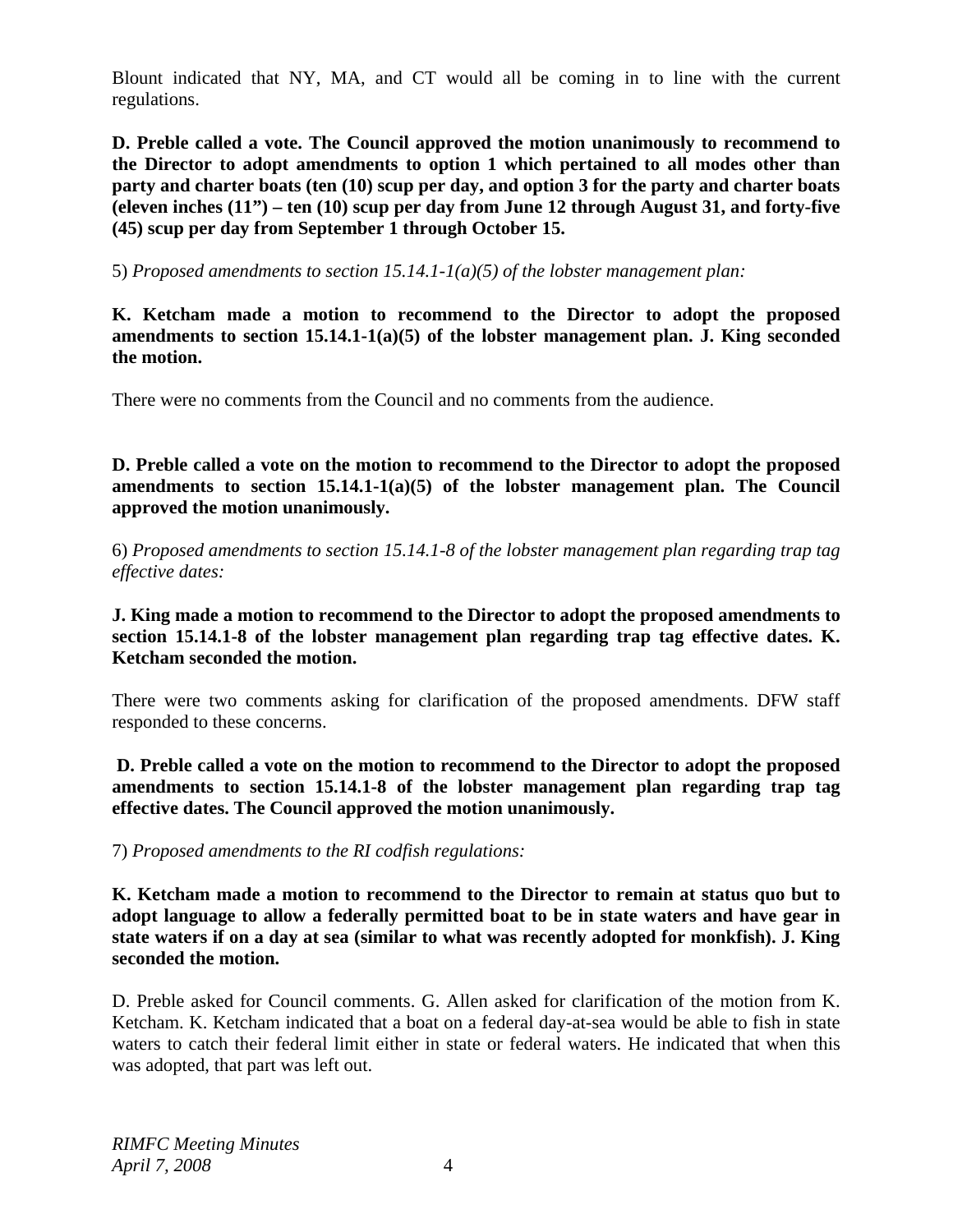T. Mulvey commented that a state water boat would be discriminated against a federally permitted boat. He claimed this would put RI fishermen at a disadvantage. He was opposed to the motion.

Another audience member echoed T. Mulvey's concerns.

G. Duckworth mentioned that between increased fuel costs and limiting the possession limits for state fishermen it was not worth leaving the dock at 75 pounds per day. He was opposed to the motion.

T. Sutton stated that it was a fish grab and was unfair between state and federally permitted boats.

There was discussion between Council and audience members about separating out the possession limit and K. Ketcham's proposed amendment.

K. Ketcham stated that he was not opposed to increasing the possession limit for state water fishers but that he wanted to adopt language to allow a federally permitted boat to be in state waters and have gear in state waters if on a day at sea. Ketcham amended his motion to include the adoption of this language separating out the possession limit.

**D. Preble called a vote on the motion to recommend to the Director to adopt the proposed language to allow a federally permitted boat to be in state waters and have gear in state waters if on a day at sea (similar to what was recently adopted for monkfish). The motion passed; five (5) in favor: (K. Ketcham, J. King, S. Medeiros, G. Allen, C. Anderson), two (2) opposed: (S. Parent, S. Macinko).**

There was discussion between Council members as to what the possession limit for codfish should be.

### **S. Parente made a motion to recommend to the Director to adopt the possession limit stated in option 2 (200 pounds of cod per vessel per calendar day). S. Medeiros seconded the motion.**

Council member S. Parente indicated that he thought 200 pounds was a reasonable limit.

C. Brown pointed out the differences in the TAC between the codfish and monkfish fisheries.

F. Blount pointed out that there were no similarities between boats (federal and state) and there had been no similarity for the party and charter boats for the last fifteen years in the state of RI.

**D. Preble called a vote on the motion to recommend to the Director to adopt the possession limit stated in option 2 (200 pounds of cod per vessel per calendar day). The motion passed; five (5) in favor: (K. Ketcham, J. King, S. Medeiros, S. Parent, S. Macinko), two (2) opposed: (G. Allen, C. Anderson).**

#### *Changes to Greenwich Bay Shellfishing dates – J. King*:

J. King thanked the DEM/DFW staff and Bob Ballou for being proactive during the Greenwich Bay discussions. He indicated the final language in the regulations did not specify specific dates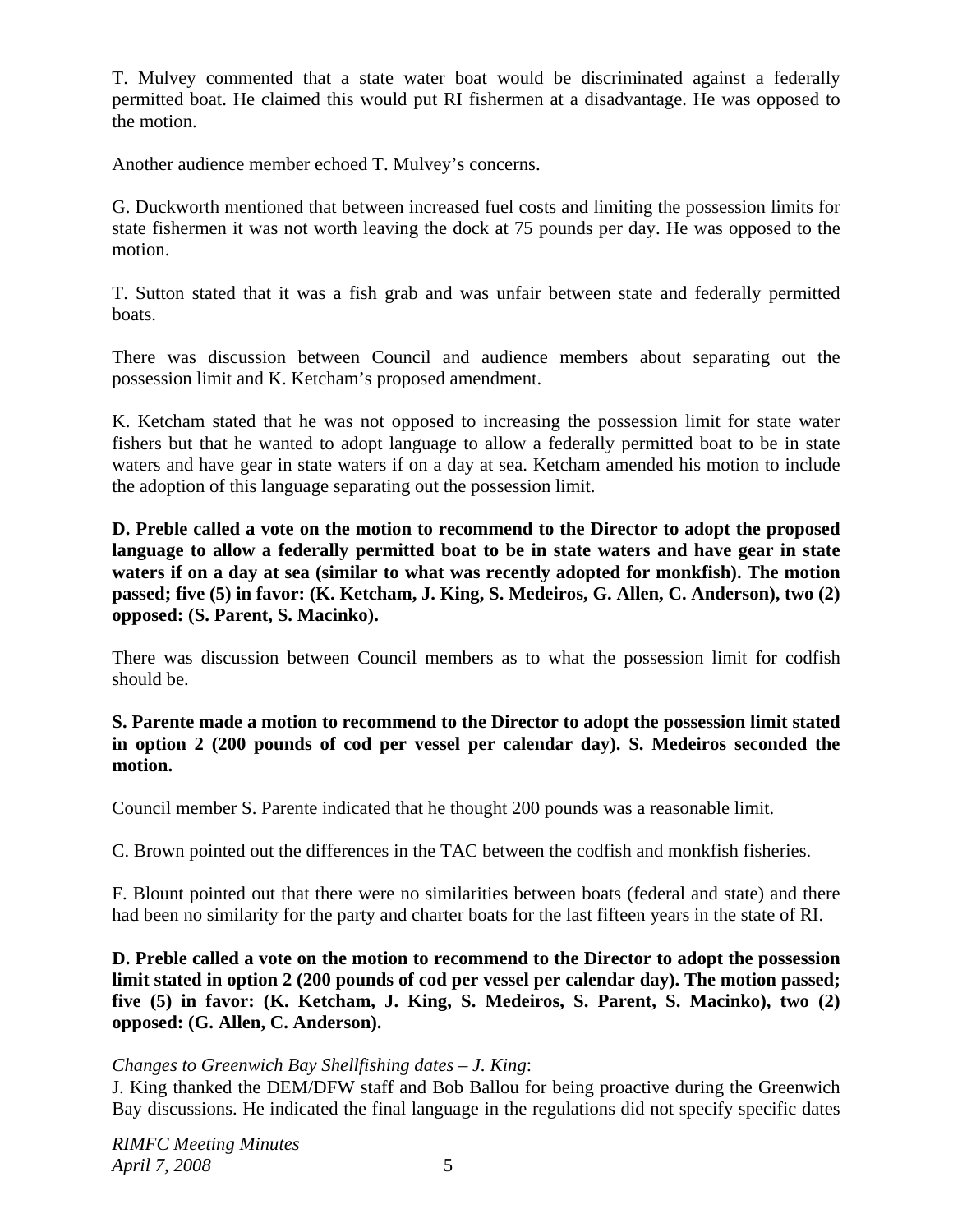therefore there were no corrections that needed to be made at this time. King provided the date for the Greenwich Bay openings (May 19, 21, and 23).

*Discussion on closures of shellfish management areas to accommodate transplant – J. King*: J. King explained to accommodate the first shellfish transplant scheduled for April 30 it would require early closures for Bissel, Bristol, and High Banks Management Areas. These areas would have to be closed on April 25 in order to stock areas with transplant stock on April 30.

D. Erkan clarified that the last shellfishing date would be April 25, so that April 28 and April 30 would be the days that would be closed early. He also indicated that because Memorial Day was early this year they needed to start a week earlier in order to complete the five shellfish transplants before the Memorial Day weekend.

### **J. King made a motion to recommend to the Director to modify the last shellfish harvest date from April 30 to April 25 to accommodate the 2008 quahaug transplants in Bissel, Bristol, and High Banks Shellfish Management Areas. K. Ketcham seconded the motion.**

There was discussion as to the April 25 closure date, if it should be closed on April 26 instead, to allow for shellfishing on April 25.

**J. King modified his motion to state that effective for the 2008 season only, shellfishing from a boat or possession of shellfish in a boat in a management area is prohibited, except between 8:00 AM and noon on Mondays, Wednesdays, and Fridays from January 1, 2008 through April 25, 2008 in Bissel, Bristol, and High Banks Shellfish Management Areas. K. Ketcham seconded the motion.**

T. Mulvey stated that he would not participate with his boat any more.

**D. Preble called a vote on the motion to recommend to the Director that effective for the 2008 season only, shellfishing from a boat or possession of shellfish in a boat in a management area is prohibited, except between 8:00 AM and noon on Mondays, Wednesdays, and Fridays from January 1, 2008 through April 25, 2008 in Bissel, Bristol, and High Banks Shellfish Management Areas. The Council approved the motion unanimously.**

## *Approval of Industry Advisory Committee Agenda – K. Ketcham:*

K. Ketcham reviewed the agenda item, which was to discuss and vote on newly proposed gillnet proposals. He also explained he had a request to add a second item to the agenda, to discuss and review the policies regarding loss of a RI commercial fishing license due to a change of residence from RI to another state. A date and time for the meeting was set for April 29, 2008 at 6:00 PM.

D. Preble asked if there were any objections from the Council to approve the agenda as amended. There were no objections therefore the agenda was approved.

## **Old Business:**

#### *Update of Annual River Herring Workshop – J. McNamee:*

J. McNamee recapped from the last Council meeting indicating that he had requested the Council allow DFW to hold the workshop later in the year in order to accumulate more data and that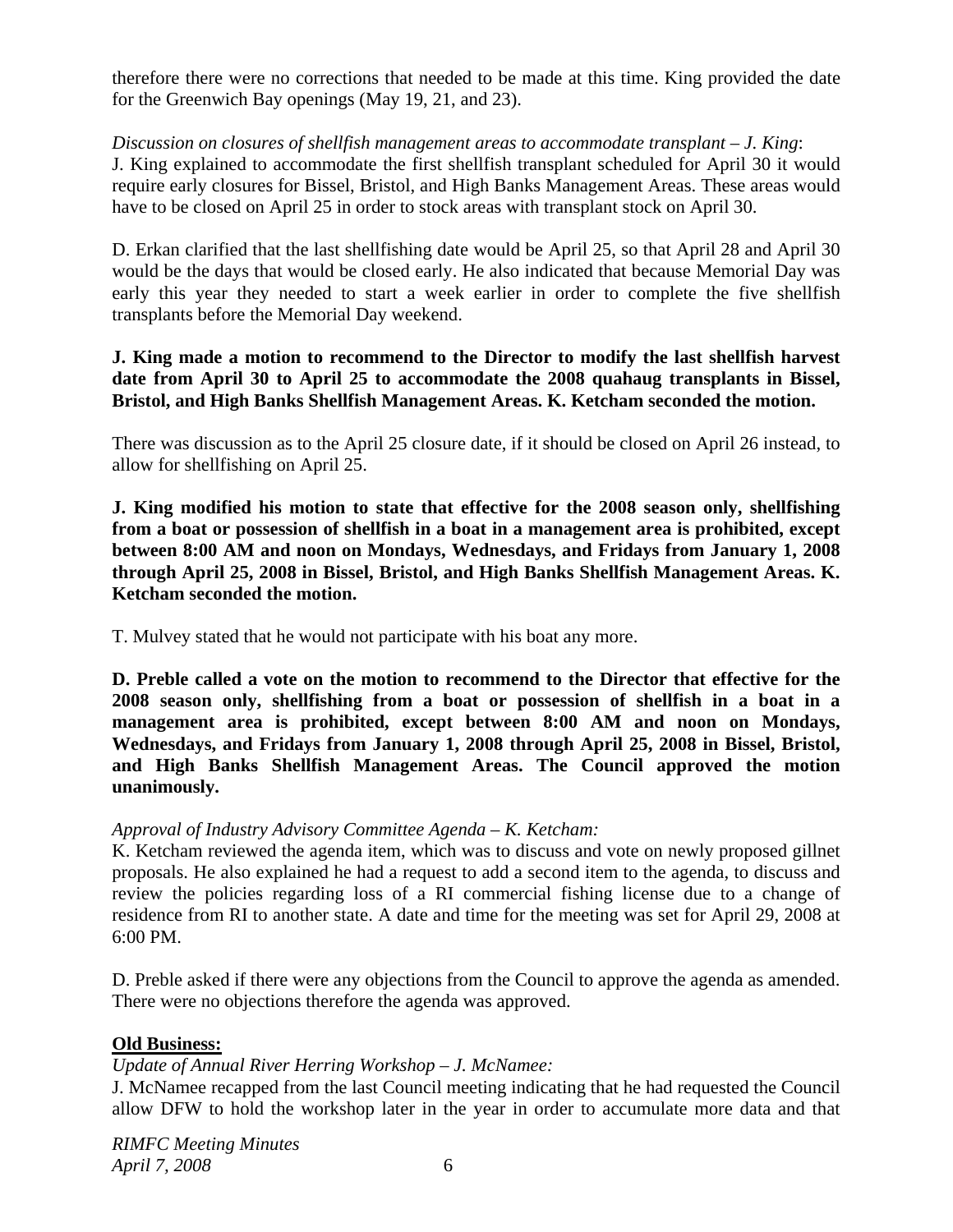request was granted. McNamee explained that S. Medeiros had requested that the Council be provided updated abundance data. J. McNamee referenced abundance data that had been included in Council packets. He reviewed the table and graph indicating that the abundance had not gone up significantly. McNamee stated that ASMFC in commencing with a river herring stock assessment which would be a lengthy process because they would do each river as an individual stock. He ended his comments by stating that the DFW planned to have the river herring workshop in early May.

## *Presentation on Sector Allocation – C. Brown:*

D. Preble commented that this issue had been around for almost two years and the Council had not taken any formal public input. He felt that at some point this proposal had to be subjected to public comments. He indicated that he would like to see this move to a public hearing. However, this forum, this evening, would be information only.

C. Brown explained that this was a process for other fishermen to mirror their attempts at establishing a sector. He gave a synopsis of past years harvest levels and outlined some of the dangers of the fishery, and by-catch issues. He commented that there was a need to transition from where things were now and where they should be. Sector allocation is not the perfect solution but it needed to be explored. Daily quota management was not working well. Brown stated that there was a need to find ways to build profitability in the pounds in fishing management strategies that do not work against federal plans.

C. Brown updated the Council on the legal aspect of the formation of the sector. He indicated that by the June Council meeting the sector would be a legal entity. He was traveling to Washington D.C. in April to try to find funding for vessel monitoring on sectors. He covered other parameters he was looking in to relative to forming a sector. Brown reviewed charts showing where sector boats intended to fish and landings data from all potential sector members.

D. Preble asked for comments from the audience. There were a number of questions directed at C. Brown requesting clarification of sector allocation.

T. Mulvey asked where the data or records to establish history would come from. He was concerned about establishing history for monkfish and codfish, which he had been closed out of for the last two years and would not have any history for those fisheries. C. Brown stated that he was using amendment 13 as a guideline for establishing history.

D. Preble indicated that this sector allocation proposal would be a pilot program.

G. Allen reminded C. Brown that due to lack of funding the DFW no longer had an observer program so C. Brown would have to figure observer coverage in to the sector allocation proposal.

## **J. King made a motion to put the fluke sector allocation proposal out to public hearing to solicit public comments. K. Ketcham seconded the motion.**

D. Preble asked if there were any comments on the motion.

S. Parente asked if the issue needed to go through the advisory panel process first. D. Preble stated the issue was already been heard by the AP and came forward from the AP for Council consideration. Preble indicated the Council needed to have public input at this point.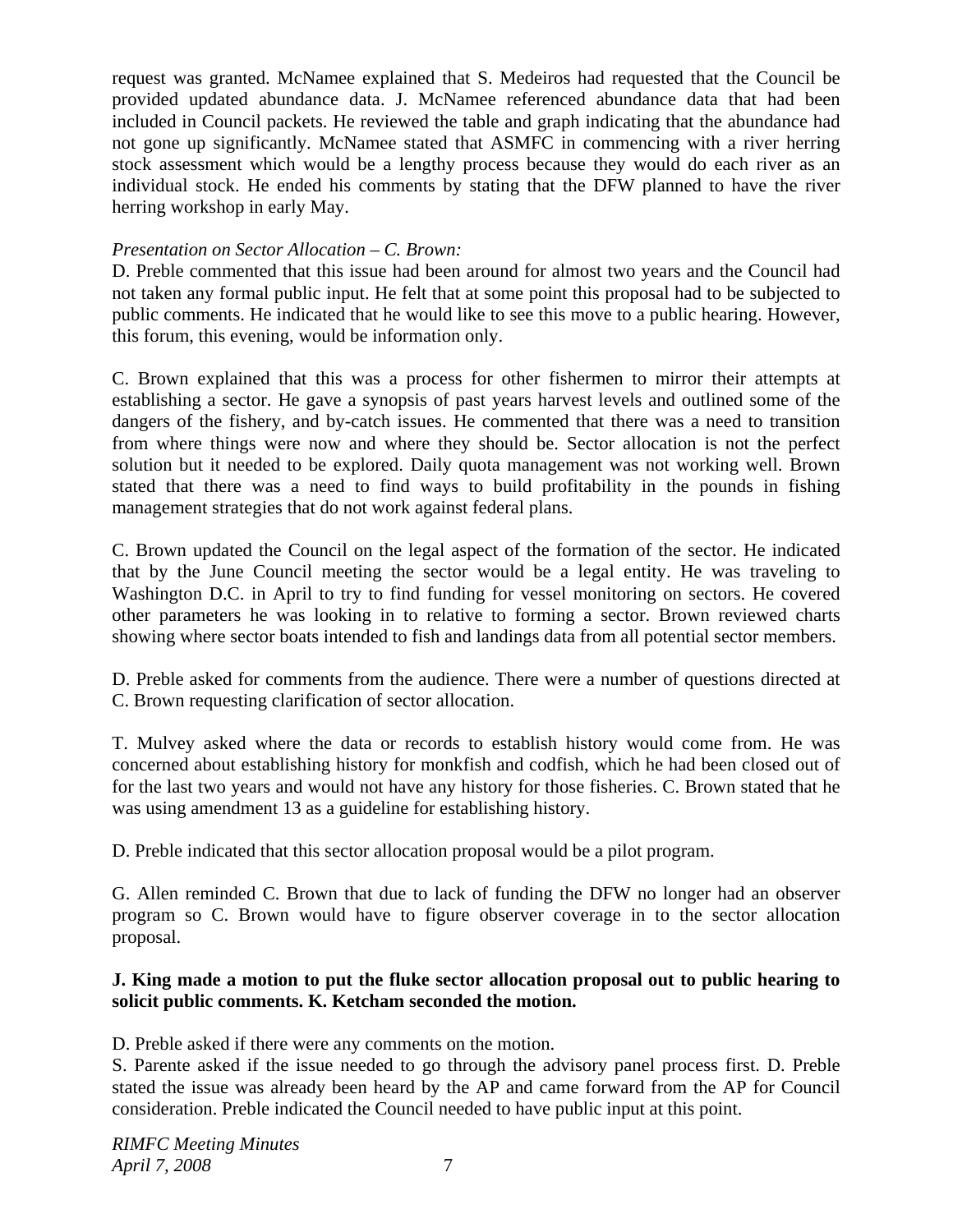### **D. Preble called a vote on the motion to recommend to the Director to put the fluke sector allocation proposal out to public hearing to solicit public comments.**

S. Macinko asked what the schedule was for this proposal before the motion was made. He wanted to know where C. Brown was going with the proposal after this informational briefing.

D. Preble stated the sector allocation proposal was slated for public comment. Preble outlined the sequence of events that had lead up to this point; that the fluke AP looked at the proposal and sent it to the Council for consideration and development. Preble stated that there had been a lot of work completed and now it was ready for formal input from the public.

S. Parente commented that he felt the Council was acting prematurely and the proposal needed to be examined further before going to public hearing. He stated that after a public hearing there would be a vote for approval by the Council. He suggested holding a public meeting or workshop to consider public comments but not a formal public hearing.

S. Medeiros wanted to know if the DEM was prepared to have this issue go to a public hearing.

B. Ballou stated that the Department was in the same situation as the Council, they were interested to hear what the public had to say about this issue. He indicated that anything could happen once public comments were taken; it could even go back for further review. There was no specific timeline. We seem to be at a point where public feedback would be needed.

R. Fuka commented that many folks were out fishing and they may not be able to attend one public hearing. He wanted to make sure there would be other opportunities for fishermen to comment other than at one public hearing.

B. Ballou suggested holding a workshop prior to the public hearing.

J. King stated that a two-day workshop on sector allocation was recently held in Narragansett.

D. Preble thought a workshop on C. Brown's sector allocation proposal would be a good idea. He indicated this was the consensus of the Council, to hold a workshop prior to a fall public hearing.

**D. Preble called a vote on the motion to recommend to the Director to put the fluke sector allocation proposal out to public hearing to solicit public comments. The motion passed; six (6) in favor: (K. Ketcham, J. King, S. Medeiros, G. Allen, C. Anderson, S. Macinko), one (1) opposed: (S. Parent).**

#### *RI Marine Fisheries legislation – B. Ballou*:

B. Ballou updated the Council on the progress of the bills. Both the House and the Senate had held hearings on the bills. He noted the hearings were lively hearings both pro and con views were expressed. Both committees have held the bills for further study. He indicated that the future of the bills was very uncertain at this point.

D. Preble stated there were four parts of the two bills that were submitted. It became evident during the hearing discussion that one issue was not acceptable and clearly would not pass as written. However, there was one issue that really needed to be pushed through which was the

*RIMFC Meeting Minutes April 7, 2008* 8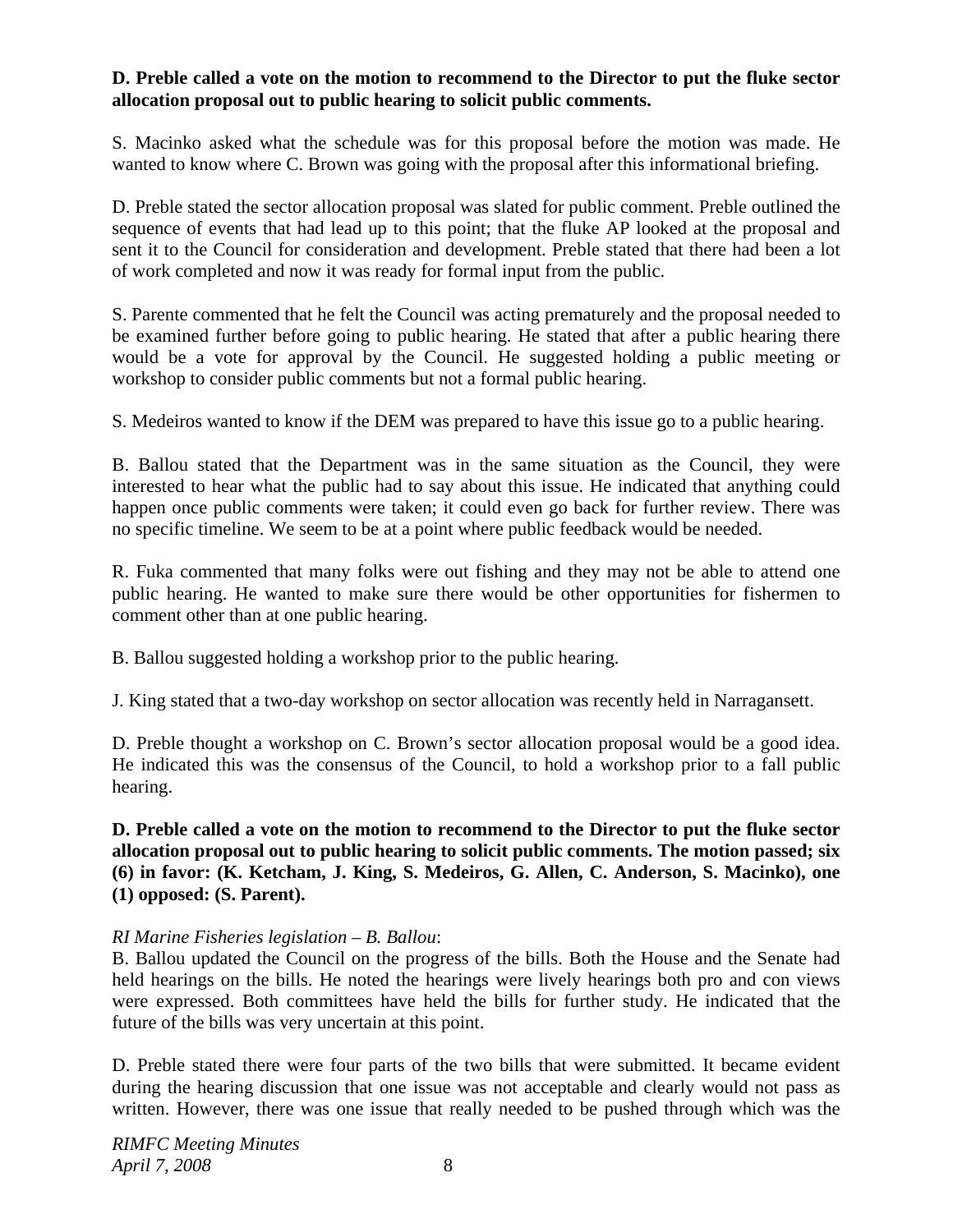need to get back to aggregate programs. He felt this would allow fishermen to better control their expenses. He also commented that aggregate programs are harder for enforcement to monitor. The only way it could work is if enforcement had access to dealer data. He stated that RI was the only state where this was not happening. Enforcement needed to have access to SAFIS data and this was the part of the bill that Preble would like to see move forward. D. Preble explained that it needed industry to get behind it for it to pass.

G. Allen commented that the SAFIS portion of the bill was pushed aside at the hearing due to other over shadowing issues. He wanted the Council to recommend to the Director to approach the House and Senate to try to bring that small piece of the legislation forward.

Since this was not an action item, D. Preble asked for a consensus reading from the Council as to whether or not to recommend to the Director to move that portion of the bill forward.

S. Parente commented that going forward with any legislative action regarding marine fisheries should first receive endorsement from the Council either verbally or in written form. That all proposals be submitted and subjected to the entire Council process, including going to public hearing.

G. Allen summarized the journey of the legislative bills. He noted that B. Ballou had started the process over six months ago and had attended monthly Council meeting to solicit feedback and comments as per the Director's direction to solicit marine fishery issues to go forward in a legislative package. The two issues that went forward were the enforcement and observer issues. The Council discussed each of these issues each month. He recalled the Council encouraging B. Ballou to go forward with those items. These were not new items they were part of the package. The observer and the enforcement items did not go over well at the hearings. G. Allen indicated that the SAFIS item was part of the package and it was over looked. G. Allen stated that Preble was just asking the Council if that was an issue that the Council would like the Director to pursue.

D. Preble asked if there were any objections from Council members to requesting the Director to try to move the SAFIS portion of the bill. S. Parente objected. S. Macinko was uncomfortable with the poll since it was not an action item on the agenda.

D. Preble decided to drop the issue.

## *Nominations and changes to advisory panel membership – N. Scarduzio:*

N. Scarduzio stated that a solicitation letter was sent out to fill vacancies on the various advisory panels for both primary and alternate slots. Due to the number of responses, she created a five section outline and suggested that Council members review the applications received by section.

**C. Anderson made a motion to approve the applicants listed in section I. S. Macinko seconded the motion.** 

**D. Preble called the vote to approve the applicants listed in section I. The Council approved the motion unanimously.** 

**C. Anderson made a motion to approve the summer flounder AP bait and tackle shop applicant listed in section II. S. Macinko seconded the motion.**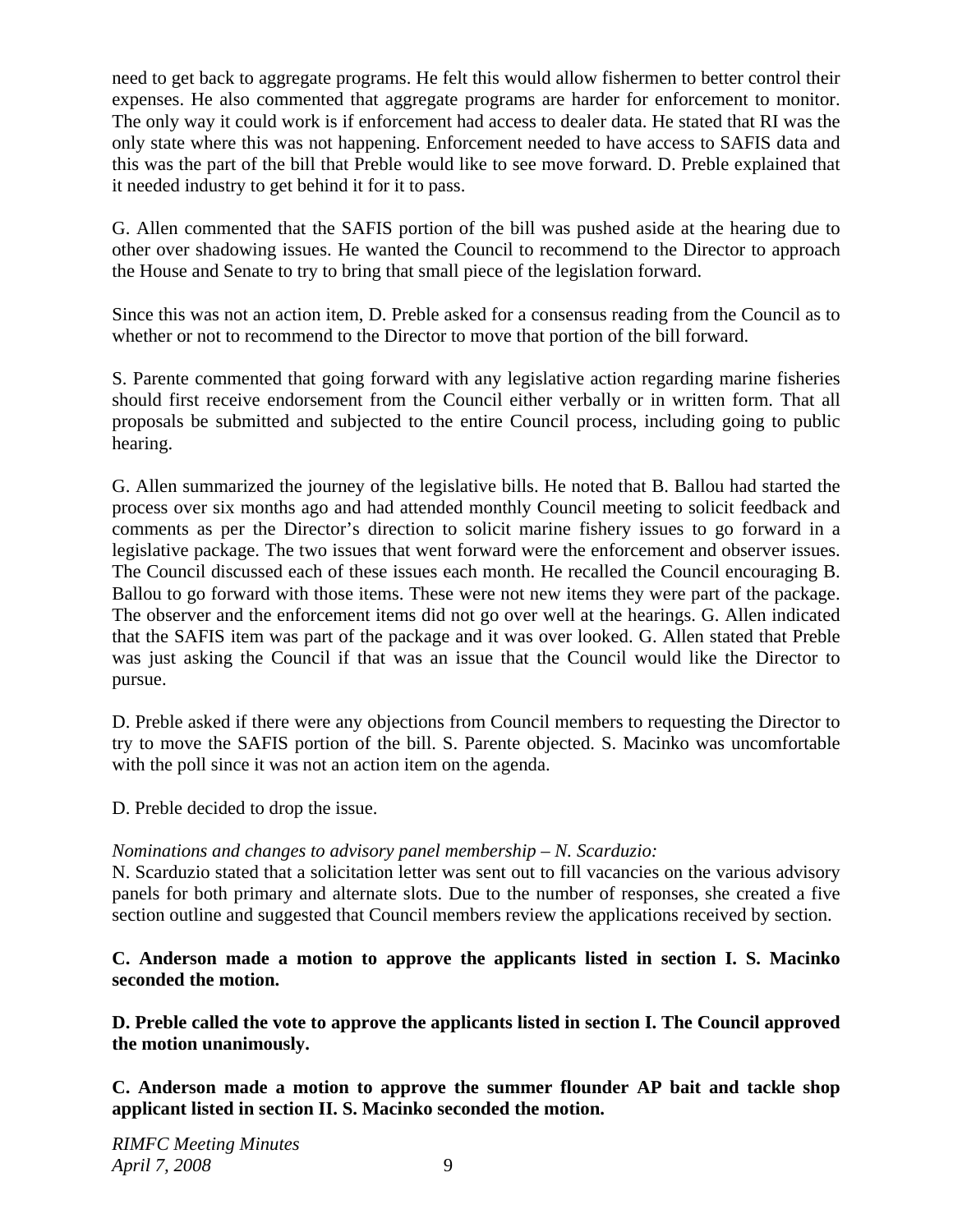There was a comment from the audience asking if M. Bucko was a RI resident or if his store was in RI. Another comment was made objecting to allowing other people other than fishermen to participate on advisory panels.

N. Scarduzio stated that M. Bucko was a RI resident and his store was located in MA. Additionally, the slots that were being filled are already established sectors on each of the advisory panels.

**D. Preble called the vote to approve the summer flounder AP bait and tackle shop applicant listed in section II. The motion passed; six (6) in favor: (S. Parent, J. King, S. Medeiros, G. Allen, C. Anderson, S. Macinko), one (1) opposed: (K. Ketcham).**

N. Scarduzio continued by reviewing the vacancies listed in section III. William Mackintosh applied to be the alternate for the gillnet-offshore federally permitted slot on the groundfish AP. On the menhaden AP, A. Botelho was stepping down as the primary person for the seine sector. A. Botelho nominated L. Lachance for the primary slot and G. Souza for the alternate slot.

### **K. Ketcham made a motion to appoint W. Mackintosh to the groundfish AP as alternate in the gillnet-offshore slot. J. King seconded the motion.**

G. Allen requested that the Division of Law Enforcement go back and review W. Mackintosh's previous violation history.

No vote was taken. The item was tabled until the next Council meeting.

The Council continued and reviewed the applicants for the menhaden AP. It was noted that the two applicants applying for positions on the menhaden AP were not RI residents but they had RI commercial fishing licenses. K. Ketcham asked Attorney G. Powers what the Council's policy was on allowing non-residents on advisory panels. He wanted to know if the Council had allowed this in the past.

Attorney G. Powers stated that he was not aware if there were appointments in the past and that he was unaware of any prohibition in the Council's regulations.

D. Preble indicated it was up to the Council.

S. Parente stated a similar circumstance came up a few months ago and he felt that if a person had a RI fishing license he should be allowed to participate on an AP.

K. Ketcham commented that since S. Medeiros had left the meeting and was the chairman for that menhaden AP he would like to table the item until S. Medeiros had an opportunity to speak on the issue. The item was tabled until the next meeting.

Mrs. Souza asked to make a comment. She indicated that A. Botelho was a resident of MA and L. Lachance was A. Botelho's alternate. L. Lachance wanted to move up to the primary position since A. Botelho had resigned.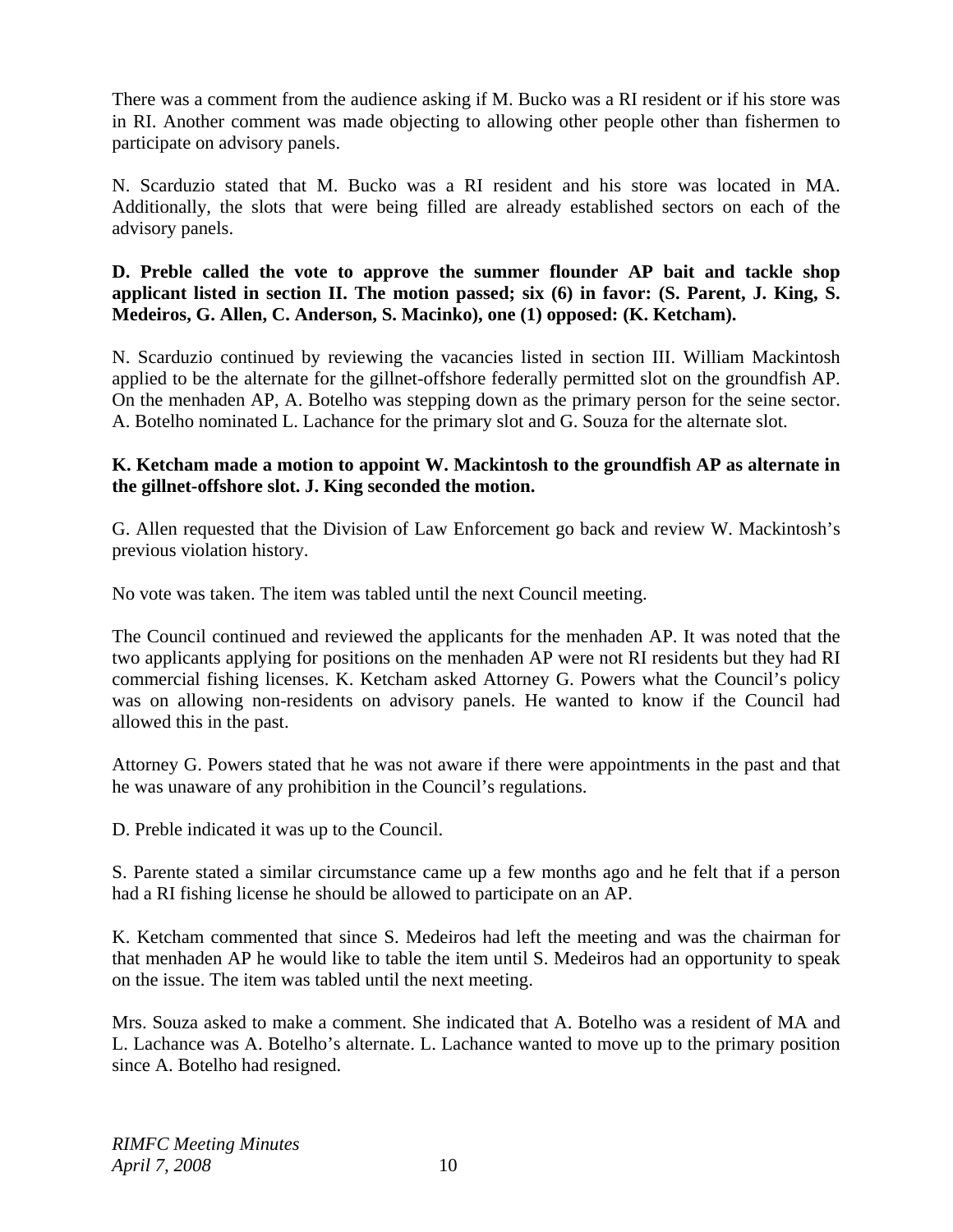D. Preble explained that the item would be tabled until the next meeting when S. Medeiros could comment.

In section IV there was a sift by P. Laflamme to move from the recreational shore alternate to recreational shore primary position on the scup/black sea bass AP.

**J. King made a motion to approve P. Laflamme as the primary recreational shore person on the scup/black sea bass AP. G. Allen seconded the motion. D. Preble called the vote to approve P. Laflamme as the primary recreational shore person on the scup/black sea bass AP. The Council approved the motion unanimously.** 

## **G. Allen made a motion to approve Kevin Kendrick as the alternate recreational bait and tackle shop person on the summer flounder AP. J. King seconded the motion. The Council approved the motion unanimously.**

N. Scarduzio reported that the Council had requested the licensing status of the candidates that had applied for the state-only gillnet slot on the groundfish AP. She explained that R. Fuka was permitted federally and held a state gillnet endorsement. Fuka was appointed during a past Council meeting as the primary person for that slot. Out of the three candidates who had applied for the alternate state-only gillnet slot only two held state gillnet endorsements. Those two candidates were S. Parente and P. Duckworth. She indicated that W. Mackintosh was also interested in the alternate position if he was not appointed as alternate for the gillnet-offshore slot.

**J. King made a motion to approve S. Parente (gill-netter) as the alternate state-only gillnet person on the groundfish AP. G. Allen seconded the motion. D. Preble called the vote to approve S. Parente (gill-netter) as the alternate state-only gillnet person on the groundfish AP. The Council approved the motion unanimously.** 

# **FYI:**

## *Proposed legislation relating to aquaculture:*

B. Ballou explained that Council members had a copy of House bill H-7684 introduced by Representative Eileen Naughton. It had already gone to hearing and was slated for a vote on April 8, 2008. He indicated it had implications for both the Department and the Council. Ballou stated that when it came up for hearing he was the only one who testified and expressed concerns about putting timeline restrictions in statute and indicated that the department shared the interest in timely decisions on aquaculture applications but thought it was inappropriate to be bound by a statutory limit. He stated that he had urged the committee not to move forward on the bill.

D. Preble asked for Council comments.

K. Ketcham agreed with B. Ballou's comments. Ketcham noted to allow the Council and advisory panels proper time to review an application it would take longer than 60 days as far as the process goes for the application to be transparent enough. He strongly opposed limiting the review time to 60 days. S. Parente concurred with K. Ketcham and found some of the language to be problematic such as "failure of the director or MFC to report to the CRMC within the prescribed time period shall be interpreted as a recommendation of no objection to the application". J. King also concurred with K. Ketcham.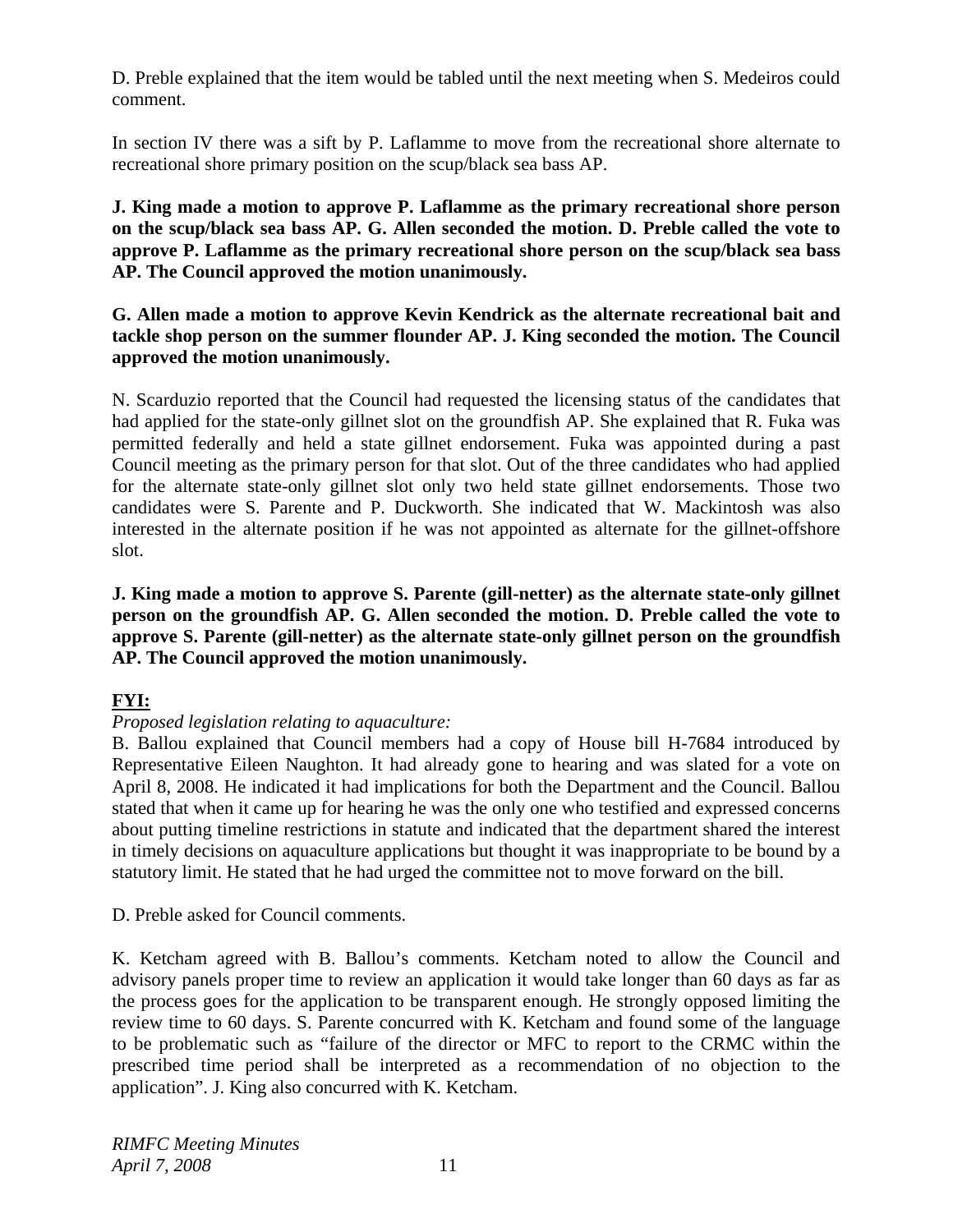J. King wanted to make a recommendation from the Council to the Director that the period of time was too short. There was agreement among Council members.

### *Letter from DFW regarding recent PD aquaculture lease application:*

D. Preble reviewed the letter and conveyed the concerns of the DFW that a more complete application was needed. D. Erkan briefly commented on the lease application.

### *Letter of solicitation for a position on the RIMFC:*

A letter was sent out on February 29, 2008 to solicit nominations for one position on the RI Marine Fisheries Council. Nominations were being sought for a representative of the recreational fishing industry.

### *Notice for the RI Marine Fish Info Listserve – another new listserve:*

N. Scarduzio explained that a second marine fisheries listserve had been developed. The division had great success with the first list serve, which was used only to distribute RIMFC meeting agendas and AP agenda notices. The second listserve would be called rimarinefishinfo and would be used to email all other marine fisheries information. People can sign up for both and receive all related marine fisheries information, or remain on the original list to receive meeting notices. Scarduzio stated there were handout on tables in the back that explained how to sign up.

### *May 14, 2008 public hearing summary document:*

N. Scarduzio stated the document was included in Council member's packets for their review. The public hearing was scheduled for May 14, 2008 at 6 PM at the Corless auditorium.

D. Preble read off some of the items slated for the May public hearing; monkfish, lobster maximum gauge sizes for Area 3, 4, 5, and 6.

## *Monkfish Regulations: - D. Preble*

D. Preble commented that the monkfish regulations had been finalized. The daily possession limit for RI boats would be a 200 pound limit tail weight, 664 live weight of monkfish from April through July at which time it would return to 50 pounds and 166. He indicated there was a provision for the state to institute a TAC. B. Ballou interjected that this information was pending but nearing completion and that the Director was looking at a state TAC in the range of 40,000 pounds. Once this was decided, it would be announced.

## *Transit issue: - D. Preble*

D. Preble wanted to give an update on this issue. He explained that there had been a long understanding among RI fishermen that crossing the EEZ in the area between Block Island and the mainland was open for travel. Preble stated he checked on that issue with the general council for NOAA fisheries in the northeast and found that the EEZ between Block Island and the mainland is closed to passage with one exception, which was the striped bass exception. He noted the language was stated in 50 CFR Part 697 in federal regulations. Preble read the passage to audience members. He had asked if there were any other exceptions for transit and was told that there were no other provisions for transit. Therefore, a boat with only federal permits could cross from Block Island to Point Judith with federally mandated species aboard. A boat with both state and federal permits could only pass while transporting the more restricted catch and a boat with only state permits cannot legally cross with federally managed species aboard. While it was overlooked in the past, there was no guarantee that it would not be overlooked in the future and anyone boarded could have a very large problem. D. Preble stated that there was a three-day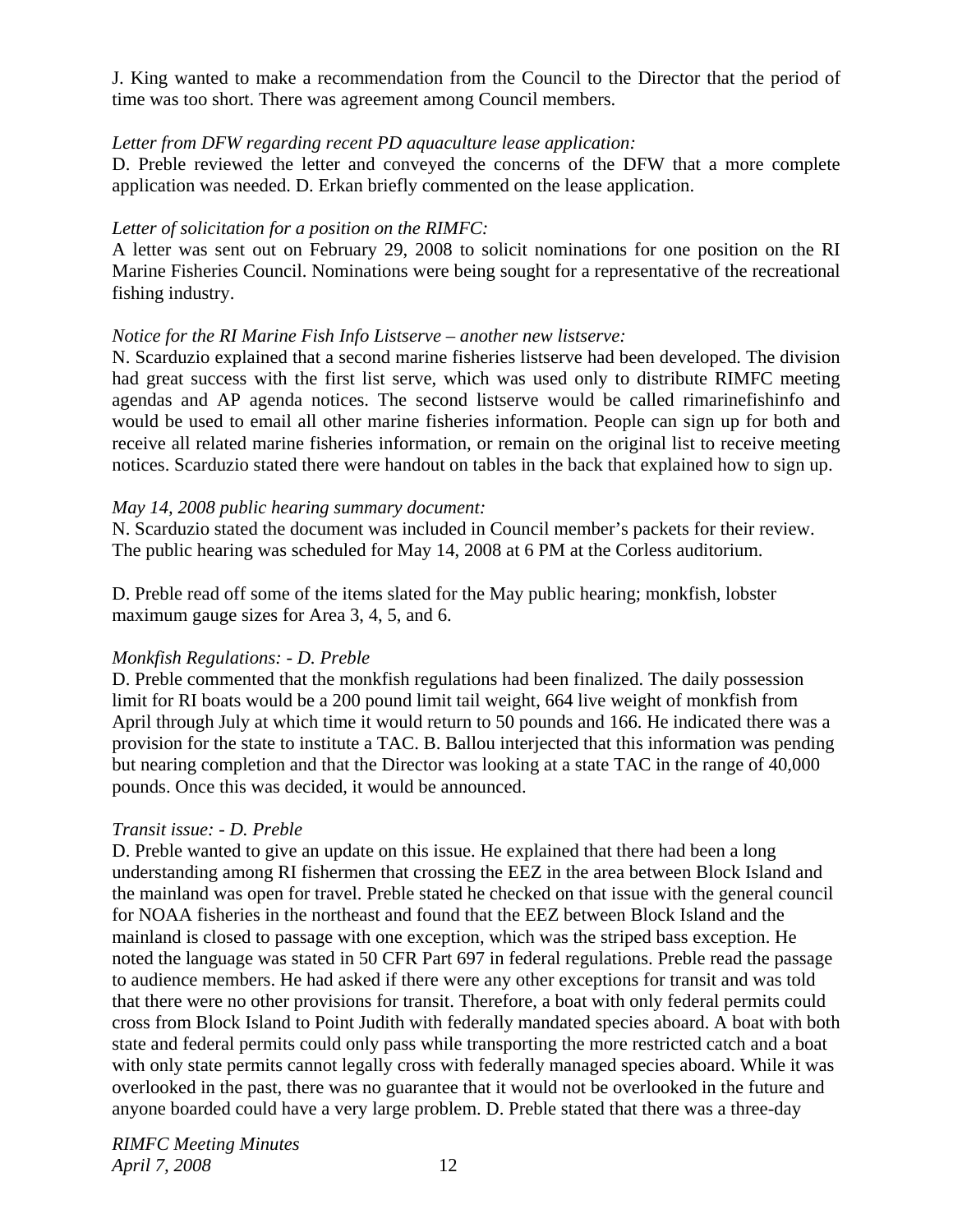meeting coming up and he would question the individual who gave him the information. He claimed RI allows passage for RI boats, the federal government does not, or at least there was no provision for it. He felt there needed to be a MOU from the fed's to extend the same privilege to RI boats. Preble would find out what RI needed to do to accomplish this.

G. Duckworth asked to approach the Council. Duckworth handed out some information to Council members. He explained he had an update and a couple of comments. He noted that he had received a fine in 2007 from the National Marine Fisheries Service totaling \$160,000 for transiting fish from Block Island to Point Judith on Nov. 2, 2004. All fishing gear was stowed; all catch on board was in compliance with RI regulations. Duckworth stated the history of the RI commercial and recreational fisheries have a long-standing history of transiting this area and the state of RI had communicated to fishermen that this practice was legal. Additionally, the special agents of the MMFS had communicated that this practice was legal. Many people cross the area and relied on what was communicated to them. Duckworth had concerns about how the state of RI and the federal agencies viewed these regulations. He indicated there were conflicting interpretations that had been communicated to him which lead him to believe fishermen could legally transit this area but due to his fine, this apparently was not the case. He urged fishermen and the Council to take action on this issue for clarification and mutual understanding between both state and federal agencies.

D. Preble stated that he would like to get clarification and formulate a MOU on this issue and that it needed to be in writing.

D. Preble asked if there was any other business to come before the Council.

T. Sutton commented that the gillnet buoy size (9x16) approved by regulation was hard to purchase. The company that manufactured that size was no longer in business and they were having a hard time finding that size. This would become a compliance issue and was in direct conflict with the whale regulations.

K. Ketcham stated that the IAC would be addressing some proposed gillnet regulations at the next meeting scheduled for April 29, 2008; those concerns could be discussed at that time.

B. Ballou indicated that the Director had been holding off on some pending gillnet regulation due to the pending whale regulations.

I. Parente stated that T. Sutton was referring to regulations that were currently on the books. There was some further audience discussion about the number of buoys needed on gillnets.

L. Dellinger wanted to know whatever happed to the ASMFC study that was completed for the Director a year ago on the Marine Fisheries Section. He wanted to know if the Council could look in to that to see whatever happen with the outcome of the study, what had been implemented. Dellinger brought up concerns about the lack of staff in the marine fisheries section and the amount of work that needed to be done. Dellinger indicated that people had left the section and no one had been hired and the workload just gets bigger and bigger. The fish industry was supposed to be a \$600 million dollar industry and we do not have enough marine fisheries staff to make it to federal meetings like the Mid Atlantic Council meetings. He was insistent about having staff attend federal meetings and when would that section be able to hire more people.